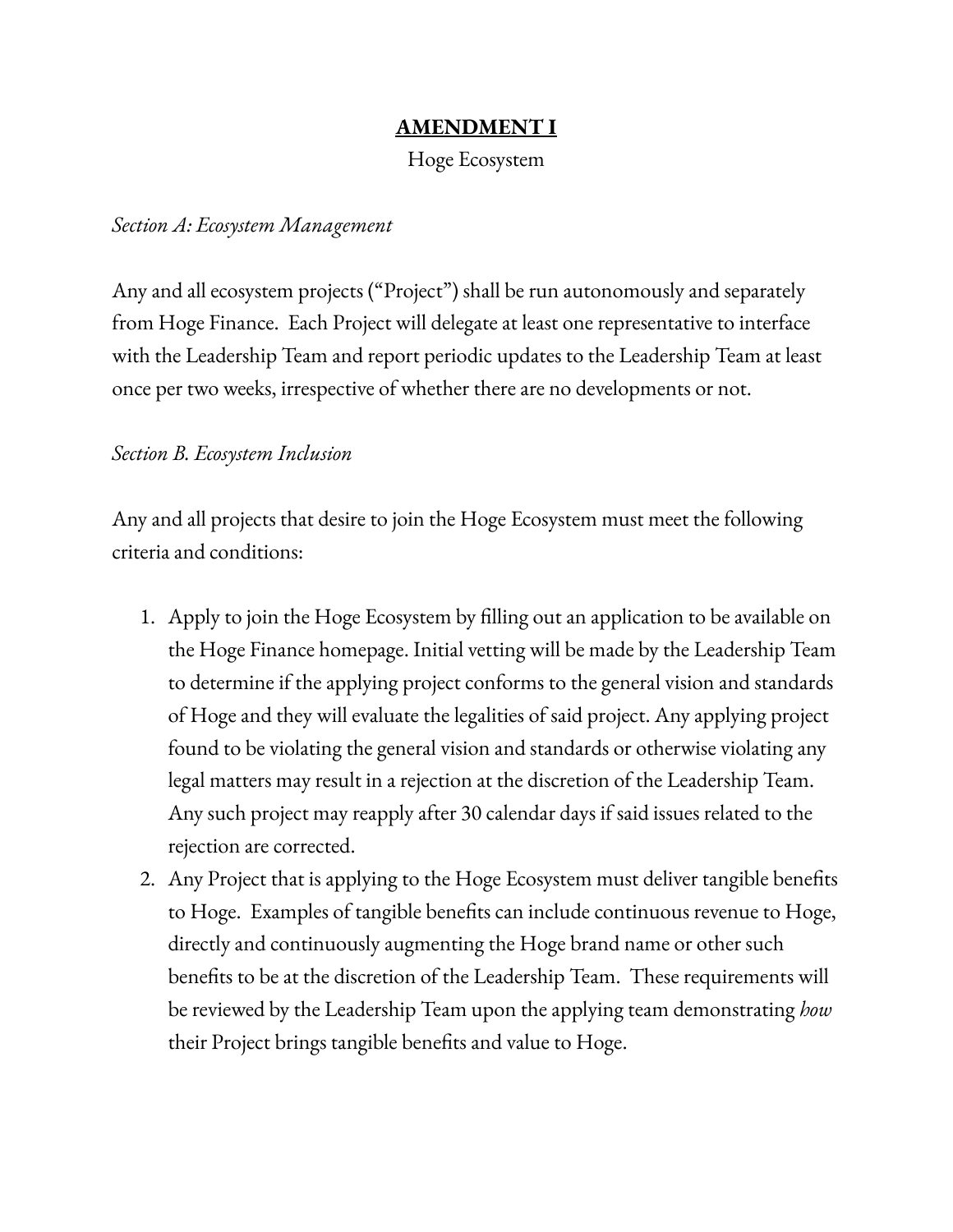- 3. Upon application and successful initial review of a Project, said Project will be granted an opportunity to present to the Hoge community at large their project in at least two voice/video AMAs and one written AMA. These AMAs will be on a social media platform as determined by the Leadership Team and notice of them will be pinned for visibility and will be posted on all of Hoge's social media channels.
- 4. A community snapshot vote will be presented to the community within 30 days. Said vote must meet all the standards of any community vote by passing a quorum vote of 10% of circulating supply.
- 5. If a successful snapshot vote favors the Project, said Project will begin integration into the Hoge Ecosystem as described further in Section C. If a vote fails or otherwise fails to meet quorum, the Project will be granted two more chances in subsequent votes, each of which must be at least 30 calendar days from the former. If a Project fails three times to get a favorable vote, the applying Project may apply again as described in the first step of Section B after a minimum of 30 calendar days.

## *Section C. Ecosystem Integration*

If a Project's snapshot vote is successful, they will officially join the Hoge Ecosystem and thus gaining access to, at least, the following benefits:

- 1. The Project will be featured on the Hoge Finance webpage as a partner of Hoge and be listed in the Ecosystem section of the webpage.
- 2. The Project can officially request assistance from Hoge Finance in the form of funding or resources. Any funding that is requested in excess of \$500.00 USDT will be funded by the warchest wallet and as such must pass a Snapshot vote. Any funding that is requested under the limit of \$500.00 USDT may be granted via the Leadership wallet at their discretion. Any resource that is requested will be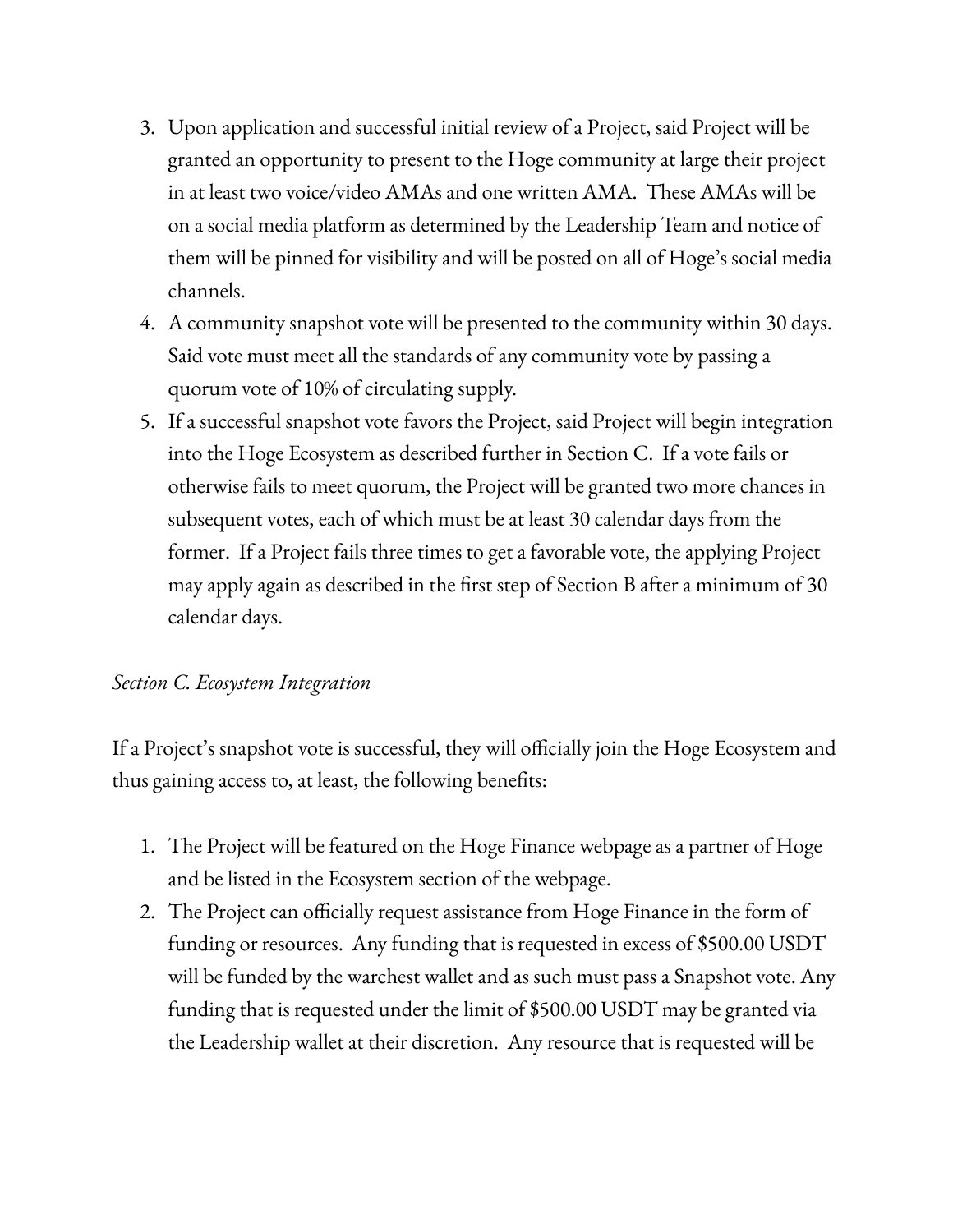directed to the Leadership Team which will make every reasonable effort to grant said request but ultimately be at the discretion of the Leadership Team.

3. Accepted Projects will be allowed to join all of Hoge's social media channels including, but not limited to, any and all AMAs. All Projects will be allowed to mention, discuss and engage in any and all conversations within Hoge's social media channels with the explicit exception of excessively promoting purchasing of tokens, coins or other commercial items offered by a respective Project. Each social media channel will reasonably decide on their own merits what constitutes *overly promoting* according to their own standards and respective social media managers.

#### *Section D. Ecosystem Exclusion*

Any project wishing to withdraw from the Hoge Ecosystem must request **in writing** via email that they no longer wish to be a member. Their presence will be removed from the Hoge Finance webpage within 48 hours. Following the removal of a Project from the Hoge Ecosystem, a project shall not have any rights whatsoever to utilize, advertise on, be represented on, or be mentioned on any Hoge social media channels wherein said measures will be enforced by respective social media managers. Any pending issues concerning a Project that has requested to be withdrawn shall be reasonably prioritized and expedited by the Leadership Team.

Any Project which violates the general vision and standards of Hoge, and/or if any Project is proven to violate any legal issues will first may be removed immediately from the Hoge Ecosystem. However, before any removal actions on any Project commence, the Leadership Team will notify the Project representative and reasonably attempt to place corrective measures. If no corrective measures are taken, a written notice will be conveyed to the Project representative within 48 hours. Any and all pending issues that are open-ended will be immediately terminated. All social media managers will be informed accordingly and said Project shall not have any rights whatsoever to utilize,